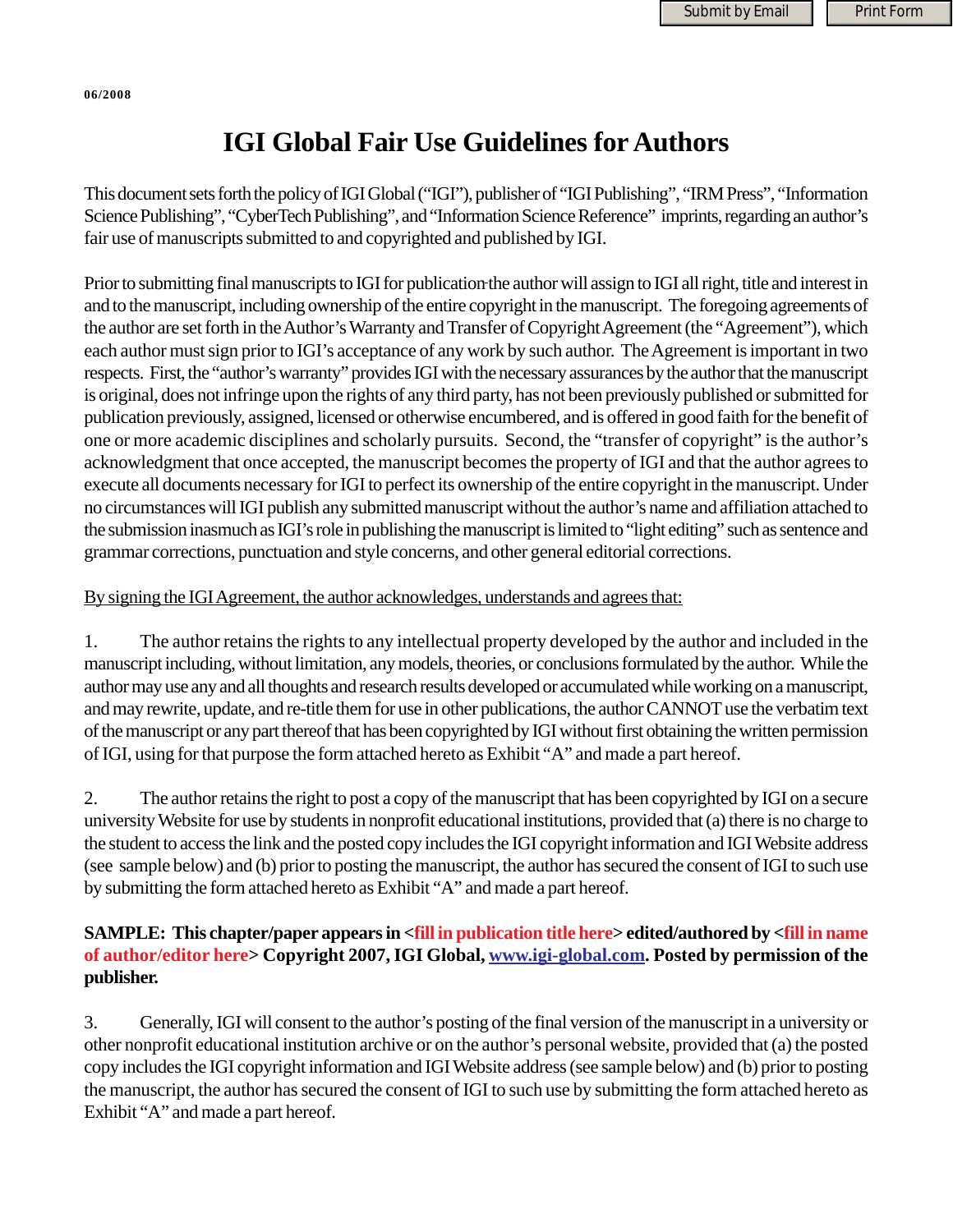#### **SAMPLE: This chapter/paper appears in <fill in publication title here> edited/authored by <fill in name of author/editor here> Copyright 2006, IGI Global, www.igi-global.com. Posted by permission of the publisher.**

4. Generally, IGI will consent to the author's republication of the author's manuscript that has been copyrighted by IGI and that appears in IGI publications, provided that (a) the manuscript is being republished in a work that is edited by the same author and (b) prior to publishing the manuscript, the author has secured the consent of IGI to such use by submitting the form attached hereto as Exhibit "A" and made a part hereof. In addition to the foregoing requirements for consent to republication, the republished work must acknowledge the original publication where the material was published as follows:

### **This chapter/paper appears in <fill in publication title here> edited/authored by <fill in name of author/ editor here> Copyright 2007, IGI Global, www.igi-global.com. Posted by permission of the publisher.**

- 5. Notwithstanding the foregoing, IGI copyrighted materials CANNOT:
	- · be used in a coursepack without first securing the consent of IGI to such use by submitting the form attached hereto as Exhibit "A" and made a part hereof;
	- be copied and distributed for any monetary consideration without first securing the consent of IGI to such use by submitting the form attached hereto as Exhibit "A" and made a part hereof;
	- be used without citation of original use; or
	- be given to a commercial third party to post, copy, distribute, sell or give for free or for any monetary consideration .

IGI's goal is to participate and support the research community as long as its investment in and ownership of published manuscripts are respected by the research community and IGI's authors and editors.

*Should you have any additional questions about IGI copyrighted materials, please feel free to contact Ms. Jan Travers, Vice President at jtravers@igi-global.com.*

*Upon execution of this form, it becomes a legally binding contract. Therefore, please read carefully before signing. You have the option of signing digitally in Acrobat, saving a copy and then emailing to jtravers@igi-global.com or printing out a copy and completing in ink and returning by postal mail or fax to IGI Global. Instructions on how to create a digital signature can be found at http://www.igi-global.com/ development/author\_info/digitalsignatureinstructions.pdf*